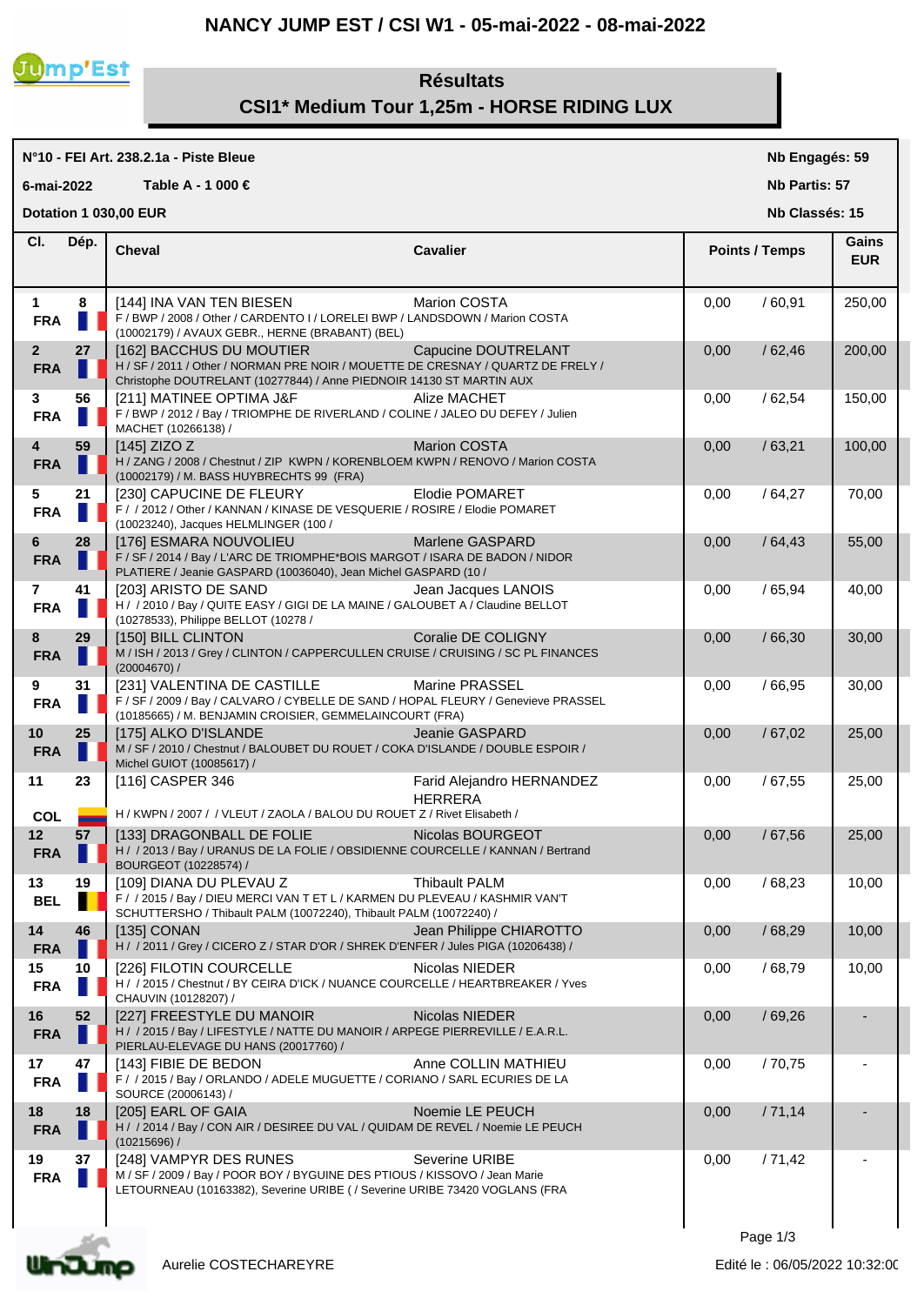## **N°10 - FEI Art. 238.2.1a - Piste Bleue**

**6-mai-2022 Table A - 1 000 €**

**Nb Engagés: 59**

**Nb Partis: 57**

|                  |                | Nb Classés: 15<br>Dotation 1 030,00 EUR                                                                                                                                     |                         |      |                       |                     |
|------------------|----------------|-----------------------------------------------------------------------------------------------------------------------------------------------------------------------------|-------------------------|------|-----------------------|---------------------|
| CI.              | Dép.           | <b>Cheval</b>                                                                                                                                                               | <b>Cavalier</b>         |      | <b>Points / Temps</b> | Gains<br><b>EUR</b> |
| 20<br><b>FRA</b> | 30             | $[155]$ ETJE<br>H / KWPN / 2009 / Other / USTINOV / ZUARA / EUROCOMMERCE BERLIN / Laury DEHLINGER<br>(10174834) / M. WESSEL 99 (FRA)                                        | Laury DEHLINGER         | 0,00 | /73,92                |                     |
| 21<br><b>BEL</b> | 53             | [105] DUBAI DE RIVERLAND<br>H / SF / 2013 / Chestnut / QLASSIC BOIS MARGOT / QUESTION DE KERSER / JAGUAR MAIL /<br>SDA STables SRL (20016956) / S.C.E.A. Riverland          | Stephanie D'ANDRIMONT   | 0,00 | /75,46                |                     |
| 22<br><b>BEL</b> | 5              | [103] CASPERELLI<br>H / / 2005 / Bay / COOPERIT / KERRIE'S WALK / CELESTIAL DANCER / Stephanie<br>D'ANDRIMONT (10005507) /                                                  | Stephanie D'ANDRIMONT   | 0,00 | /76,92                |                     |
| 23<br><b>FRA</b> | 42             | [234] OCHLOCRAAT VD DONKHOEVE<br>H / / 2014 / Bay / DIEU MERCI VAN T ET L / KATANGA VD DONKHOEVE / NABAB DE REVE /<br>Pascale CADOUOT (10272718) /                          | Syndie RIGAUT           | 0,00 | /77,43                |                     |
| 24<br><b>FRA</b> | $\overline{4}$ | [178] S & L ROCKY<br>H / SF / 2010 / Bay / LAMM DE FETAN / SALSA ANDALOUSE / EPHEBE FOR EVER / S.c.e.a.<br>DU VIEUX NOYER (20002567) / S.C.E.A. DU VIEUX NOYER              | <b>Flore GIRAUD</b>     | 0,00 | /79,69                |                     |
| 25<br><b>FRA</b> | 16             | [124] FORBAN DE SIJU<br>M / / 2015 / Other / I'M SPECIAL DE MUZE / MIRZA DES VAUX / APACHE D'ADRIERS /<br>S.A.R.L. NANCY CHEVAL (20002248) /                                | Cedric BELLANGER        | 2,00 | /82,10                |                     |
| 26<br><b>SUI</b> | 35<br>H        | [271] HEARTWINNER DE L'ESSERT<br>M / CH / 2006 / Black / HEARTBREAKER / FALETT / FALKNER / Sandoz Pierre / Georges &<br><b>Coryne Corminboeuf</b>                           | David SANDOZ            | 4,00 | /60,47                |                     |
| 27<br><b>FRA</b> | 12             | [245] CHARLIE DU FAUBOURG<br>M / /2012 / Bay / NEGUS DE TALMA*HN / MINUIT DU FAUBOURG / APACHE D'ADRIERS /<br>Patricia RAPPE (10232778) /                                   | <b>Antoine TARTARE</b>  | 4,00 | /63,73                |                     |
| 28<br><b>FRA</b> | 44             | [127] ELSASS DU MEZEL<br>F / / 2014 / Chestnut / KANNAN / UNIZIE DU MEZEL / APACHE D'ADRIERS / Serge<br>BERNARDIN (10247393) / Lucien HECHT 54470 ST JULIEN LES GORZE (FRA) | Noame BERNARDIN         | 4,00 | /64,08                |                     |
| 29<br><b>FRA</b> | 49             | [219] UTOPIE DU TRIMBOLOT<br>F / SF / 2008 / Bay / JAGUAR MAIL / JOLIE DU TRIMBOLOT / QUEL TYPE D'ELLE / Charlotte<br>TEMPE (10109936) / M. BERNARD RAJOIE, GIGNEY (FRA)    | Stephane MEYER          | 4,00 | /65,29                |                     |
| 30<br><b>GER</b> | 45             | [257] CASSANDRA<br>F / BAD-WÜ / 2011 / Chestnut / CHANGING WINDS / LIFE STYLE / FREIHERR / Alisa<br>HUSCHLE (10260834) / Frieder Homberger                                  | Tobias GÖPPERT          | 4,00 | /65,93                |                     |
| 31<br><b>FRA</b> | 24             | [192] FABIOLA<br>F / KWPN / 2010 / Bay / BUSTIQUE / VOSINA / PHARAON / S.A.R.L. CHRISTOPHE JUNCKER<br>$(20018757)$ /                                                        | Christophe JUNCKER      | 4,00 | /66,09                |                     |
| 32<br><b>FRA</b> | 34<br>н.       | [185] EMPORIO DE COURCY<br>M / / 2014 / Bay / VIGO D'ARSOUILLES / MISS DE KREISKER / FAKIR DE KREISKER /<br>Cathelyne HANSER (10279864) /                                   | Cathelyne HANSER        | 4,00 | /66,81                |                     |
| 33<br><b>GER</b> | 50             | [256] FARABIOLGA<br>F / KWPN / 2010 / Bay / NUMERO UNO / BIOLGA / PACIFIC / Carolina GEBEL (10099522) / N J<br>H van der Meer                                               | Carolina GEBEL          | 4,00 | /67,66                |                     |
| 34<br><b>LUX</b> | 9              | [262] QUANTUM Z<br>H / ZANG / 2009 / Bay / QUIDAM DE REVEL / VIENNETTA VAN DE FRUITKORF / DARCO /<br>Jules Huygen / Geerinckx Dirk                                          | <b>Mick VALES</b>       | 4,00 | /69,05                |                     |
| 35<br><b>FRA</b> | 38             | [121] DAVINA DU LUNAIN<br>F / SF / 2013 / Bay / R'BUS / NINA DU LUNAIN / QUICK STAR / Mya MOUARAKI (10233943) /<br>S.n.c. HARAS DE VILLERS 60600 ERQUERY (FRA)              | <b>Elodie BARRER</b>    | 4,00 | /69,11                |                     |
| 36<br><b>FRA</b> | 6              | [158] KITTY DE L'OTHAIN Z<br>F / / 2015 / Bay / KANNAN / NEW EVE DU MOULIN / QUIDAM DE REVEL / Baptiste DELORME<br>(10067430), Christian MOREL (1000 /                      | <b>Baptiste DELORME</b> | 4,00 | /70,25                |                     |
| 37<br><b>FRA</b> | 11             | [138] DJOHN DU BANNEY<br>M / / 2013 / Chestnut / PANAMA TAME / LURONNE DU BANNEY / ELCOSTO DU BANNEY /<br>Louise CHRISTEN (10101358) /                                      | Louise CHRISTEN         | 4,00 | /70,48                |                     |
| 38<br><b>FRA</b> | 58             | [173] RISCA T<br>F / / 2014 / Bay / RISCAL LA SILLA / C LASINA / LASINO / Frederique ERB (10190095) /                                                                       | Laurie FRAULOB          | 4,00 | /70,63                |                     |
| 39<br><b>FRA</b> | 54             | [157] DARKHAN DU LOZON<br>H / SF / 2013 / Chestnut / KANNAN*GFE / PALOMA DU LOZON / BALOUBET DU ROUET /<br>Laurent VIGNAUD (10204256) /                                     | <b>Baptiste DELORME</b> | 4,00 | /72,06                |                     |
| 40<br><b>FRA</b> | 15             | [177] DHAHRAN DU THIN<br>H / / 2013 / Bay / FETICHE DU PAS / MYRTILLE DU THIN / URBAIN DU MONNAI / Maximilien<br>LHUILLIER (10170819) /                                     | Marie GIGOT             | 4,00 | /72,36                |                     |
| 41<br><b>FRA</b> | 1              | [170] GOLDFEVER Z<br>H / / 2011 / Bay / GOLDSTAR / BORA VAN DE LEEUW / SKIPPY II / Ornella GABRIC<br>$(10159130)$ /                                                         | Louise FRANTZ           | 4,00 | /78,08                |                     |
|                  |                |                                                                                                                                                                             |                         |      | Page 2/3              |                     |